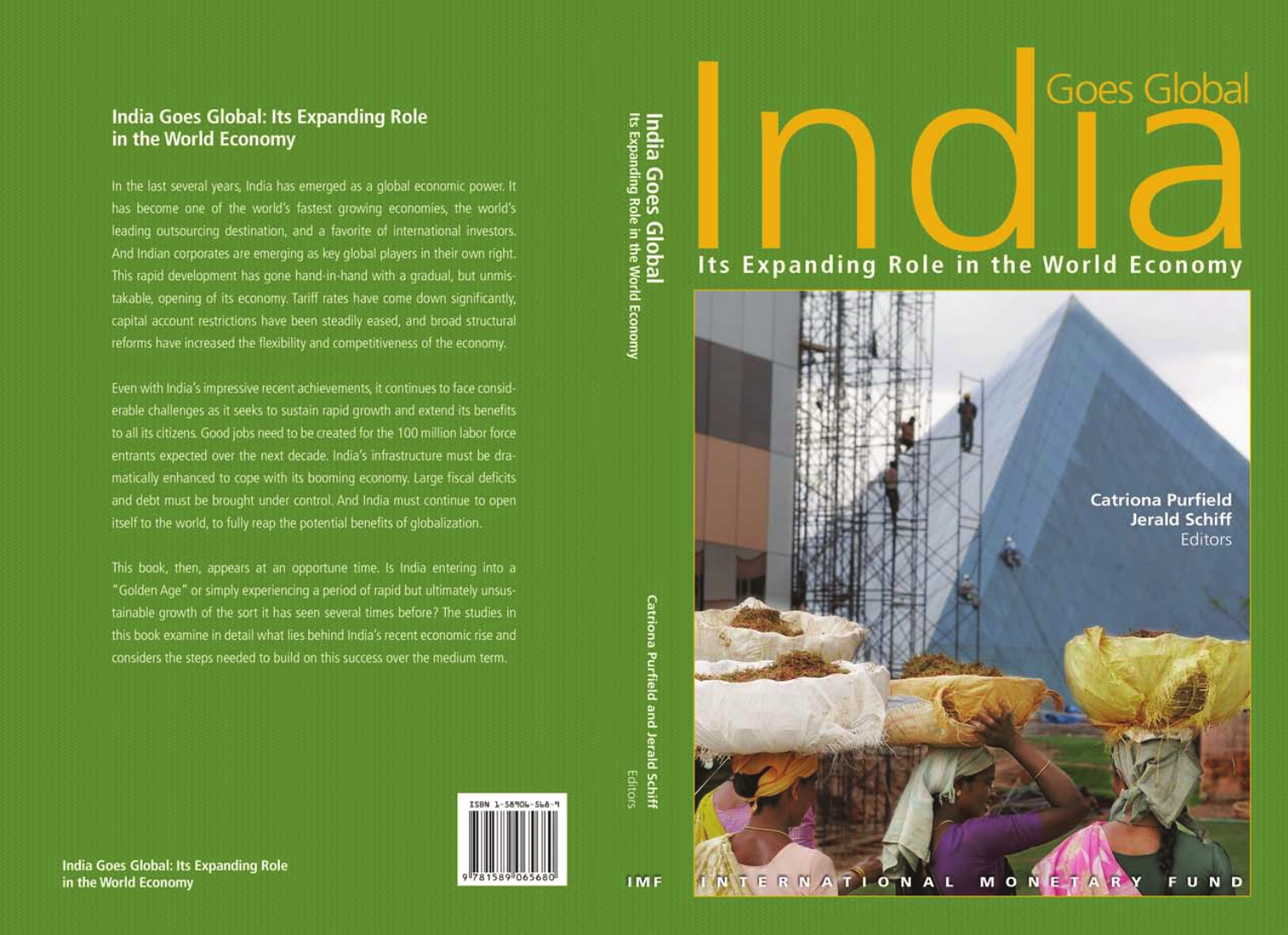# Goes Global Its Expanding Role in the World Economy

**Catriona Purfield Jerald Schiff**

Editors

I n t e r n a t i o n a l M o n e t a r y F u n d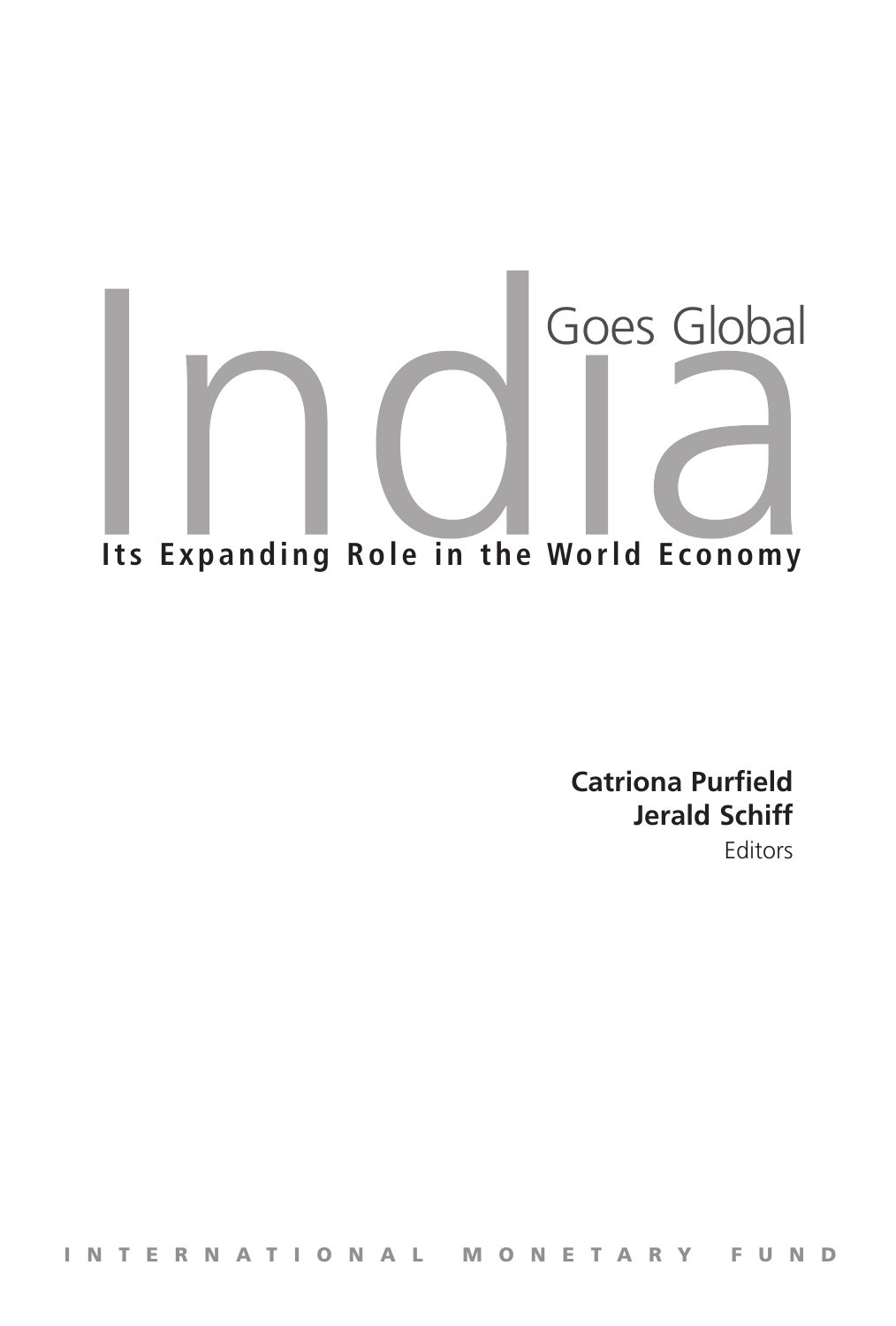©2006 International Monetary Fund

Production: IMF Multimedia Services Division Cover design: Massoud Etemadi and Jorge Salazar Cover photograph: Pablo Bartholomew/Netphotograph.com Typesetting: Bob Lunsford Figures: Jason Soleil

#### **Cataloging-in-Publication Data**

India goes global: its expanding role in the world economy / Catriona Purfield, Jerald Schiff, editors—[Washington, D.C.]: International Monetary Fund, 2006.

p. cm.

ISBN 1-58906-568-9

1. India—Economic conditions. 2. India—Economic policy. 3. Banks and banking—India. 4. Fiscal policy—India. 5. Textile industry—India. I. Purfield, Catriona. II. Schiff, Jerald Alan. III. International Monetary Fund. HC433.I54 2006

Price: \$22.00

Please send orders to: International Monetary Fund, Publication Services 700 19th Street, N.W., Washington D.C. 20431, U.S.A. Telephone: (202) 623-7430 Telefax: (202) 623-7201 E-mail: publications@imf.org Internet: http://www.imf.org



recycled paper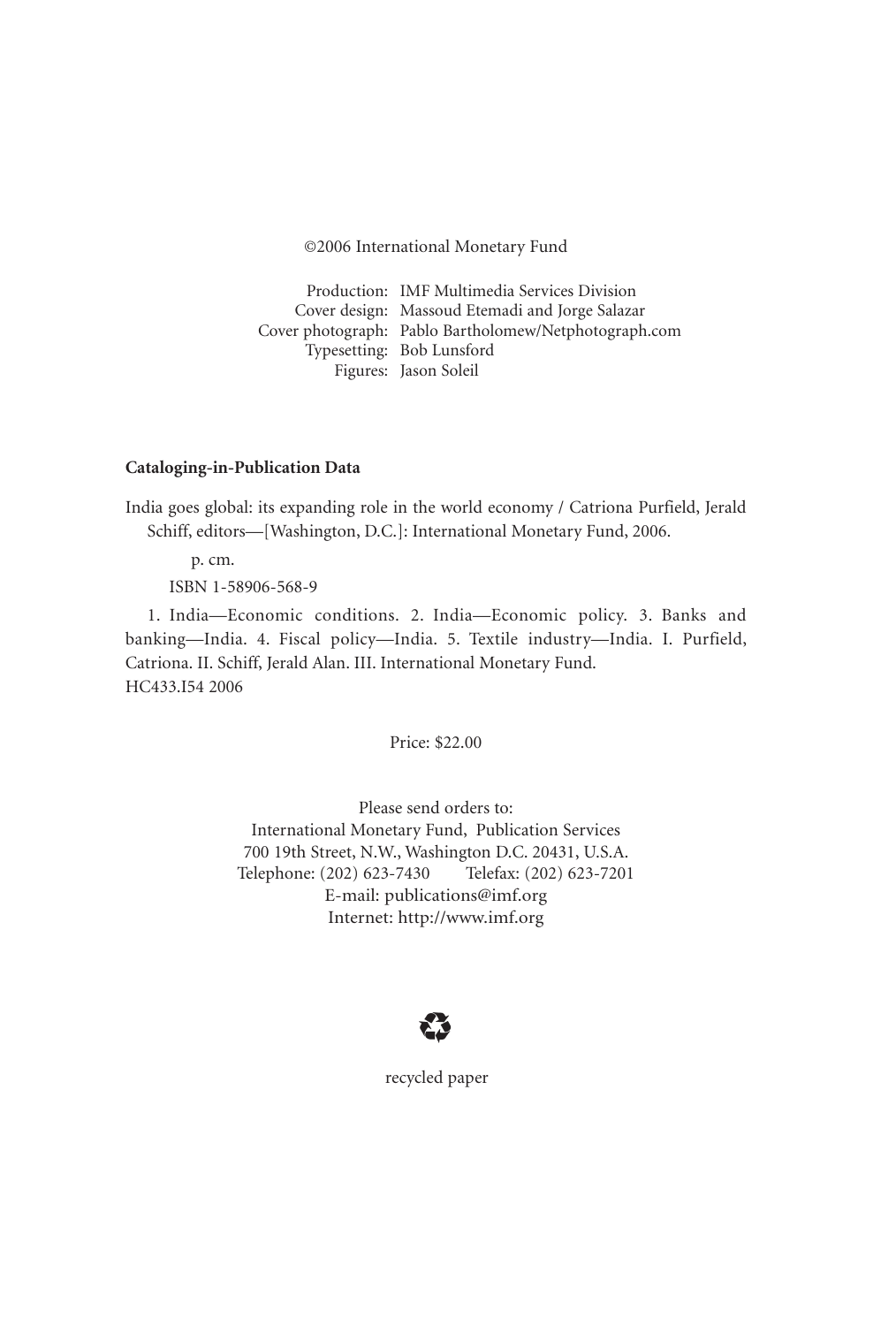# **Contents**

|    |                                                                                                                   | $\mathbf{V}$ |
|----|-------------------------------------------------------------------------------------------------------------------|--------------|
|    |                                                                                                                   | vii          |
|    | 1. Opening Its Doors: India's Emergence on the Global Stage                                                       | $\mathbf{1}$ |
|    | 2. Is Economic Growth Leaving Some States Behind?                                                                 | 12           |
|    | 3. Trade and Financial Openness<br>Renu Kohli and Michael Wattleworth.                                            | 37           |
|    | 4. Maintaining Competitiveness in the Global Economy                                                              | 56           |
|    | 5. How Can India Attract More Foreign Direct Investment?<br>Sonali Jain-Chandra                                   | 73           |
|    | 6. On the Way to a World-Class Banking Sector                                                                     | 88           |
| 7. | Reining in State Deficits<br>Catriona Purfield and Mark Flanagan                                                  | 109          |
|    | 8. Creating Fiscal Space: Medium-Term Directions for<br>Tax Reform                                                | 128          |
|    | 9. Making Tax Policy Pro-Growh                                                                                    | 146          |
|    | 10. Understanding the Growth Momentum in India's Services<br>Enric Fernandez and Poonam Gupta                     | 165          |
|    | 11. Realizing the Potential: The Case of India's Textile Sector<br>Sonali Jain-Chandra and Ananthakrishnan Prasad | 180          |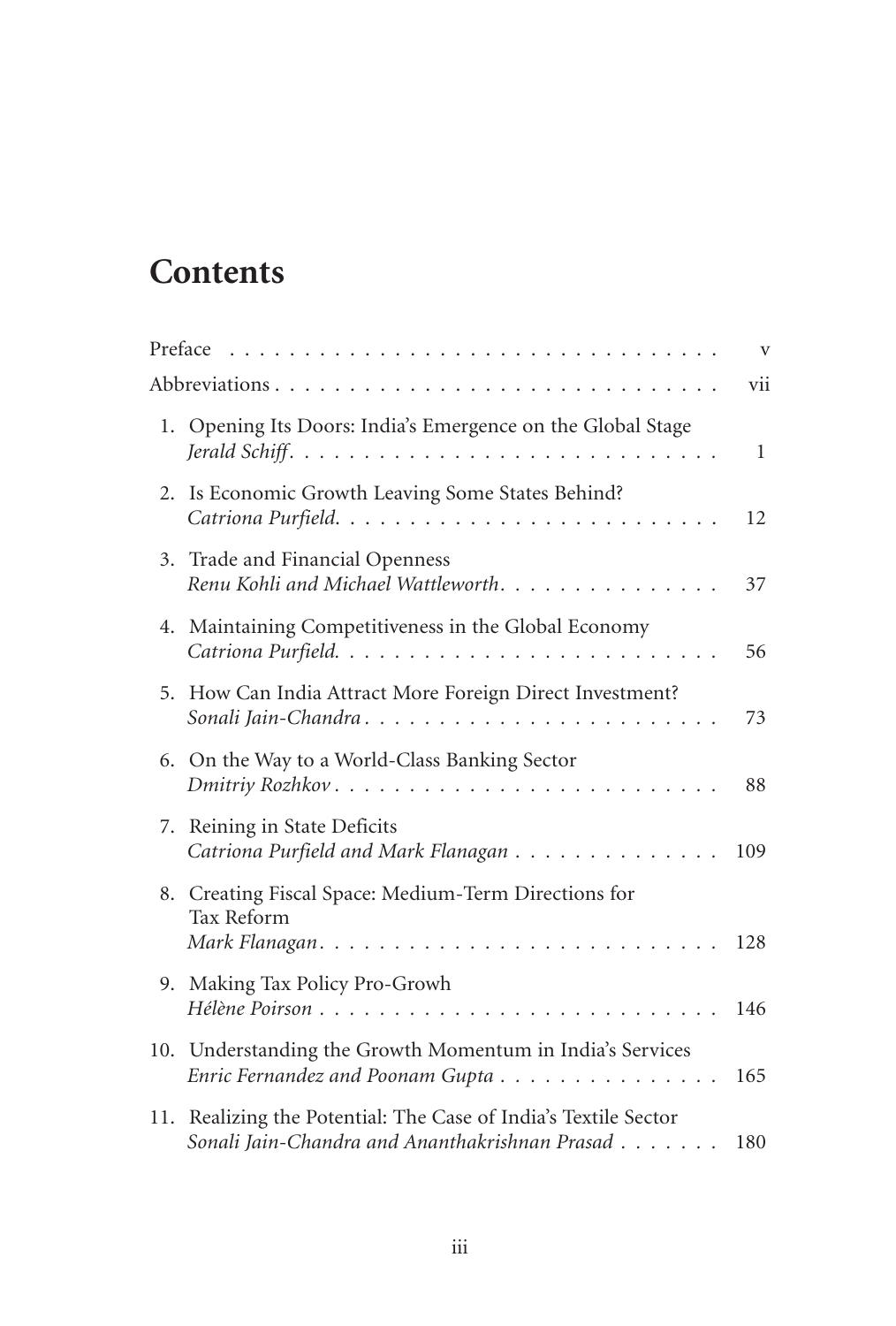The following conventions are used in this publication:

- In tables, a blank cell indicates "not applicable," ellipsis points (...) indicate "not available," and 0 or 0.0 indicates "zero" or "negligible." Minor discrepancies between sums of constituent figures and totals are due to rounding.-
- An en dash (-) between years or months (for example, 2005–06 or January– June) indicates the years or months covered, including the beginning and ending years or months; a slash or virgule (/) between years or months (for example, 2005/06) indicates a fiscal or financial year, as does the abbreviation FY (for example, FY2006).
- "Billion" means a thousand million; "trillion" means a thousand billion.
- "Basis points" refer to hundredths of 1 percentage point (for example, 25 basis points are equivalent to  $\frac{1}{4}$  of 1 percentage point).

As used in this publication, the term "country" does not in all cases refer to a territorial entity that is a state as understood by international law and practice. As used here, the term also covers some territorial entities that are not states but for which statistical data are maintained on a separate and independent basis.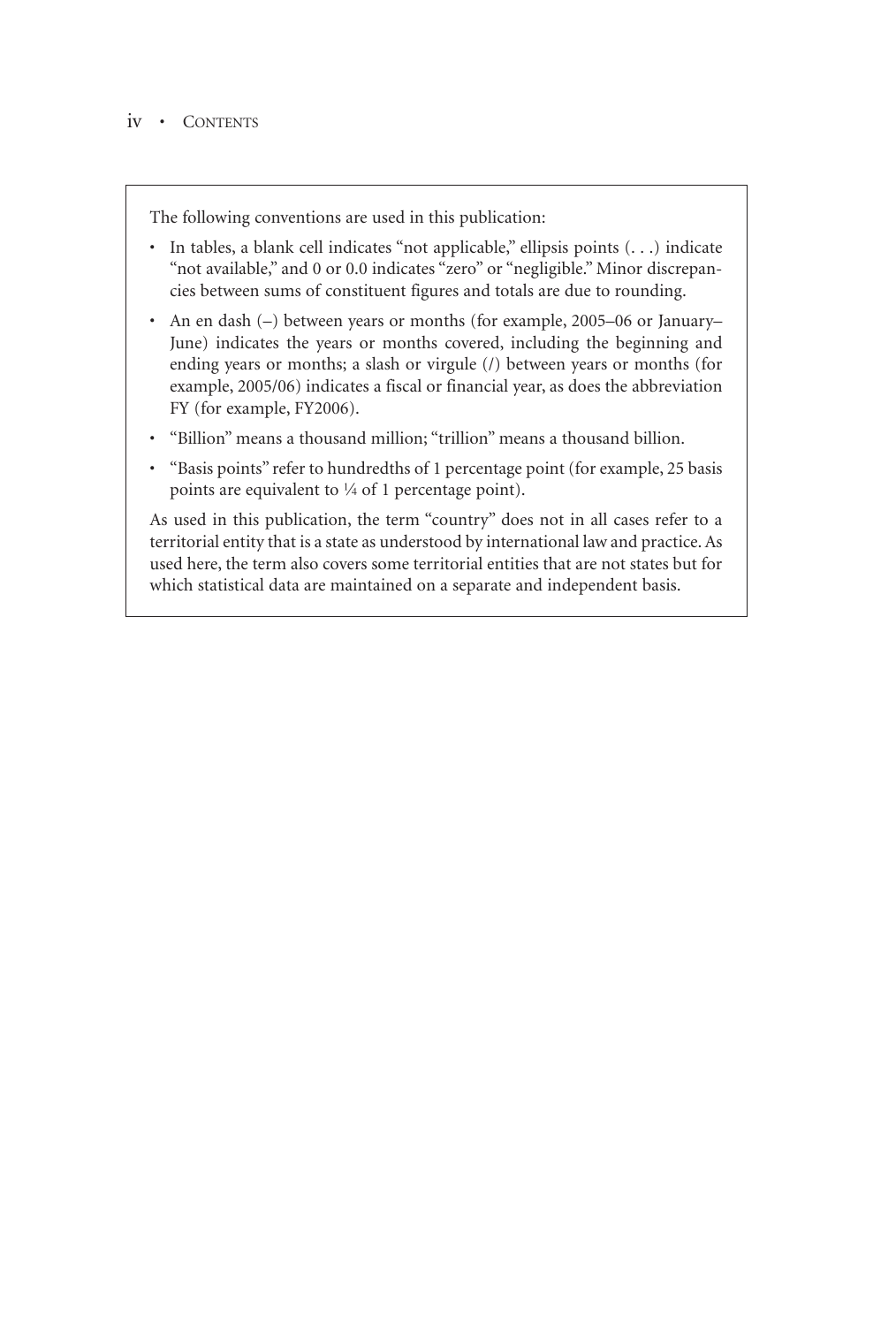# **Preface**

The team at the IMF that has worked on this book has been extremely fortunate to be involved with India precisely as it emerged as a global economic power. In the last several years, India has opened itself to the global economy and become one of the world's fastest growing economies, the leading outsourcing destination, and a favorite of international investors. At the same time, India faces daunting challenges as it seeks to continue to integrate with the world economy, sustain rapid growth, and improve the well-being of all its citizens. The studies in this book document and analyze India's impressive achievements, while examining the important and difficult steps that remain to consolidate and build on these gains. It is our hope that these studies can contribute to the vibrant public debate—both within India and outside—on the direction of economic policy in India.

This book grew out of the IMF staff's ongoing policy dialog with the Indian authorities, in particular at the Ministry of Finance and the Reserve Bank of India. The focus of several chapters was suggested by officials from these agencies, while other chapters benefited from a stimulating exchange of views as well as specific comments and suggestions made by the staff of the Reserve Bank and Ministry of Finance on earlier drafts. The Office of the Executive Director for India at the International Monetary Fund, headed by B.P Misra, has been instrumental in facilitating this dialog while providing helpful input into our work. Wanda Tseng, Deputy Director of the IMF's Asia and Pacific Department, who has led the department's work on India for several years, provided critical intellectual leadership for the project. Rabin Hattari, Yuko Kobayashi, and Nong Jotikasthira provided outstanding research and administrative assistance. Esha Ray provided invaluable support in editing the book and coordinating its production.

The opinions expressed here are those of the authors and do not necessarily reflect the views of the Indian authorities, the IMF, or IMF Executive Directors.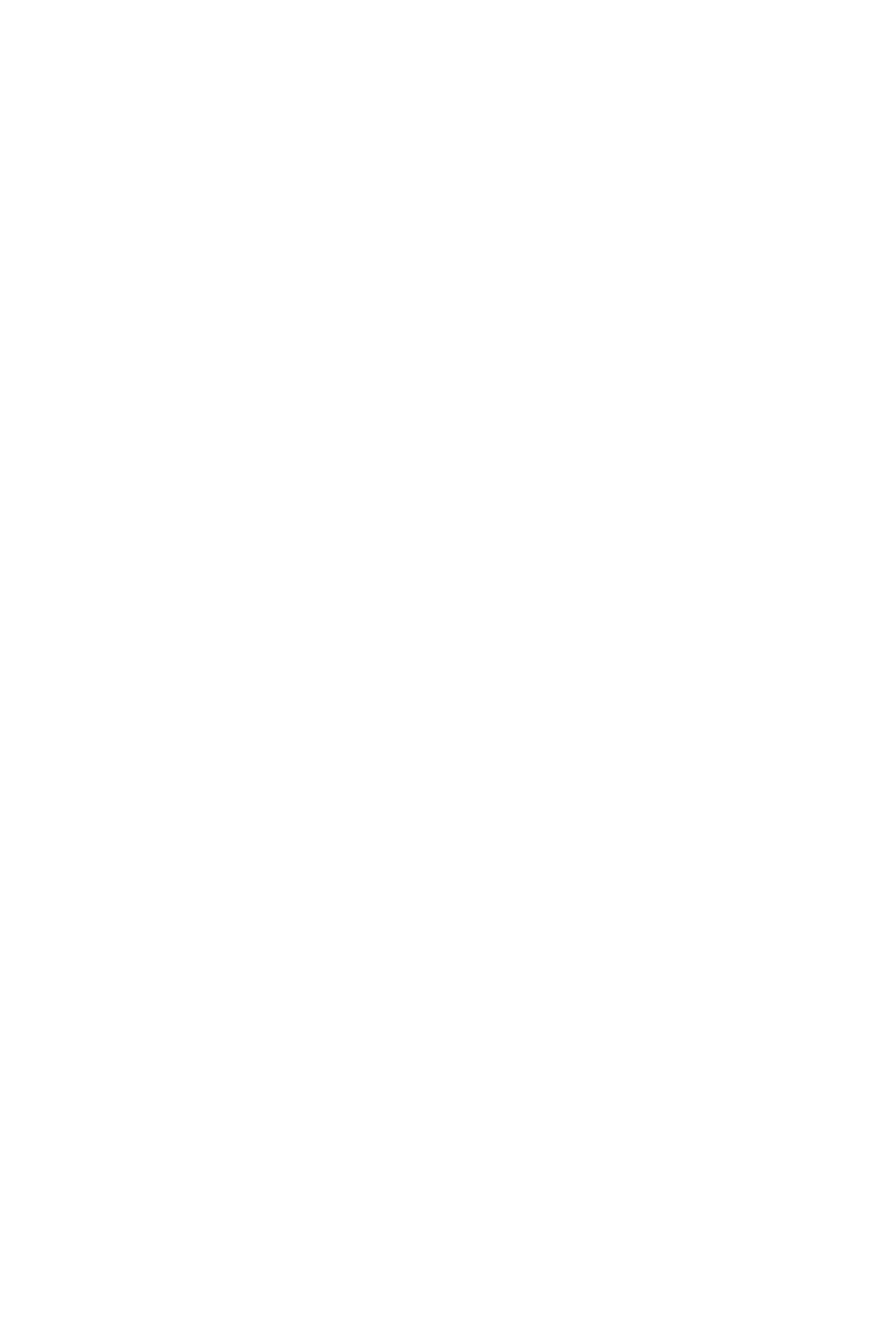# **Abbreviations**

| Average effective tax rate                             |
|--------------------------------------------------------|
| Association of South East Asian Nations                |
| Agreement on Textiles and Clothing                     |
| Business process outsourcing                           |
| Capital adequacy ratio                                 |
| Corporate income tax                                   |
| Consumer price index                                   |
| Central Statistical Organisation                       |
| Central sales tax                                      |
| Coefficient of variation                               |
| External commercial borrowing                          |
| Economic and Political Weekly                          |
| Equilibrium real effective exchange rate               |
| Export tax equivalent                                  |
| European Union                                         |
| Foreign direct investment                              |
| Federation of Indian Chambers of Commerce and Industry |
| Foreign institutional investor                         |
| Foreign Investment Promotion Board                     |
| Fiscal Responsibility and Budget Management Act        |
| Fiscal responsibility legislation                      |
| Group of Five                                          |
| Group of Seven                                         |
| Gross domestic product                                 |
| Gross national income                                  |
| Generalized method of moments                          |
| Gross state domestic product                           |
| Goods and services tax                                 |
| Global Trade Analysis Project                          |
| Indian Council for Research on International           |
| <b>Economic Relations</b>                              |
| International Financial Statistics                     |
| Internet service provider                              |
| Information technology                                 |
| London interbank offered rate                          |
| Marginal effective tax rate                            |
|                                                        |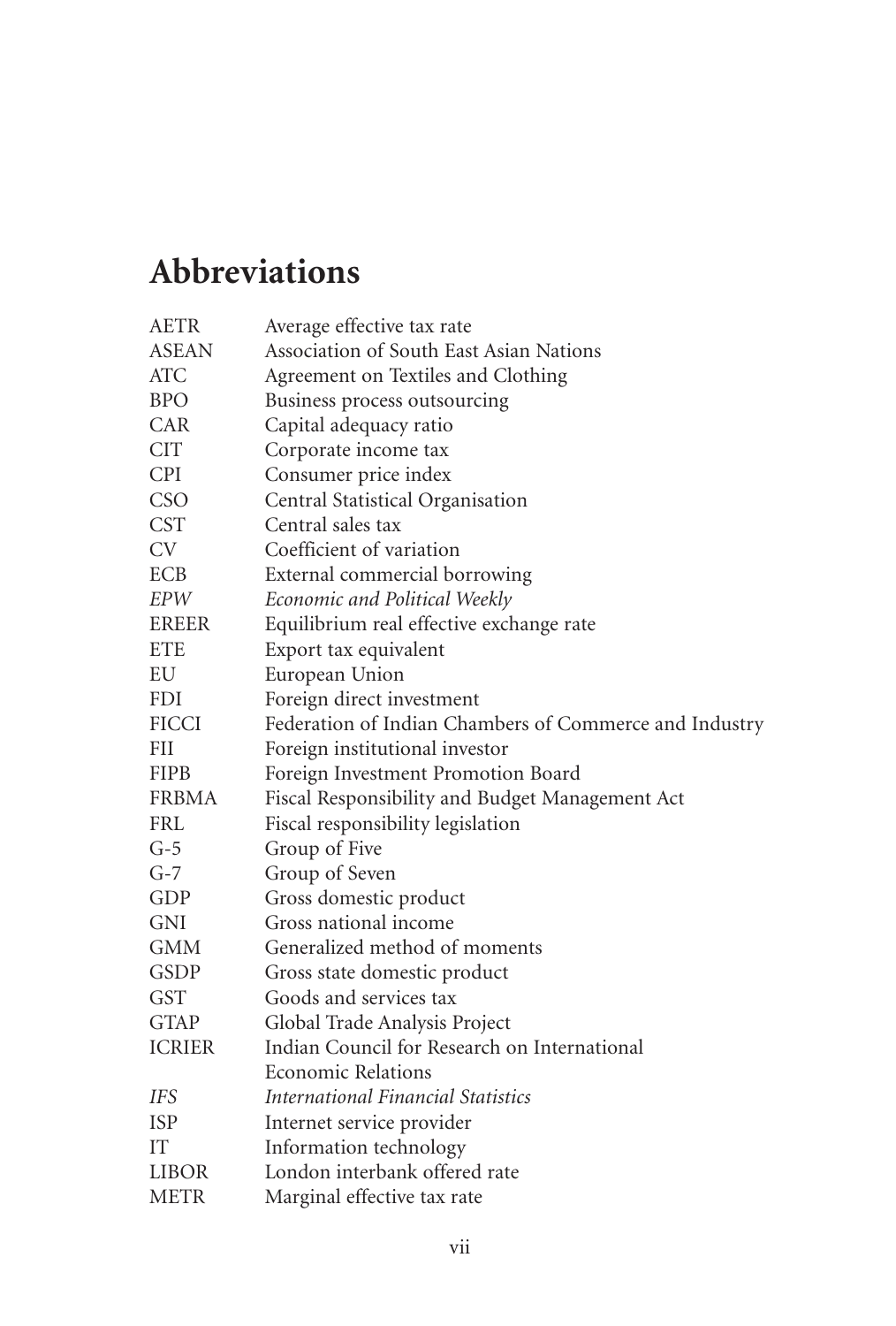# viii • ABBREVIATIONS

| <b>METW</b>      | Marginal effective tax wedge                          |
|------------------|-------------------------------------------------------|
| <b>MFA</b>       | Multifiber Arrangement                                |
| <b>NBFC</b>      | Nonbank financial company                             |
| <b>NFA</b>       | Net foreign assets                                    |
| <b>NPA</b>       | Nonperforming asset                                   |
| NPL              | Nonperforming loan                                    |
| <b>NSDP</b>      | Net state domestic product                            |
| <b>NSSO</b>      | National Sample Survey Organisation                   |
| <b>OECD</b>      | Organization for Economic Cooperation and Development |
| <b>OLS</b>       | Ordinary least squares                                |
| PIT <sup>1</sup> | Personal income tax                                   |
| PLR.             | Prime lending rate                                    |
| <b>PPP</b>       | Purchasing power parity                               |
| <b>RBI</b>       | Reserve Bank of India                                 |
| REER             | Real effective exchange rate                          |
| <b>SME</b>       | Small and medium-sized enterprise                     |
| T&C              | Textiles and clothing                                 |
| <b>TFC</b>       | <b>Twelfth Finance Commission</b>                     |
| UN               | <b>United Nations</b>                                 |
| <b>UNCTAD</b>    | United Nations Conference on Trade and Development    |
| <b>VAT</b>       | Value-added tax                                       |
| <b>VECM</b>      | Vector error correction model                         |
| <i>WDI</i>       | World Development Indicators                          |
| <b>WTO</b>       | World Trade Organization                              |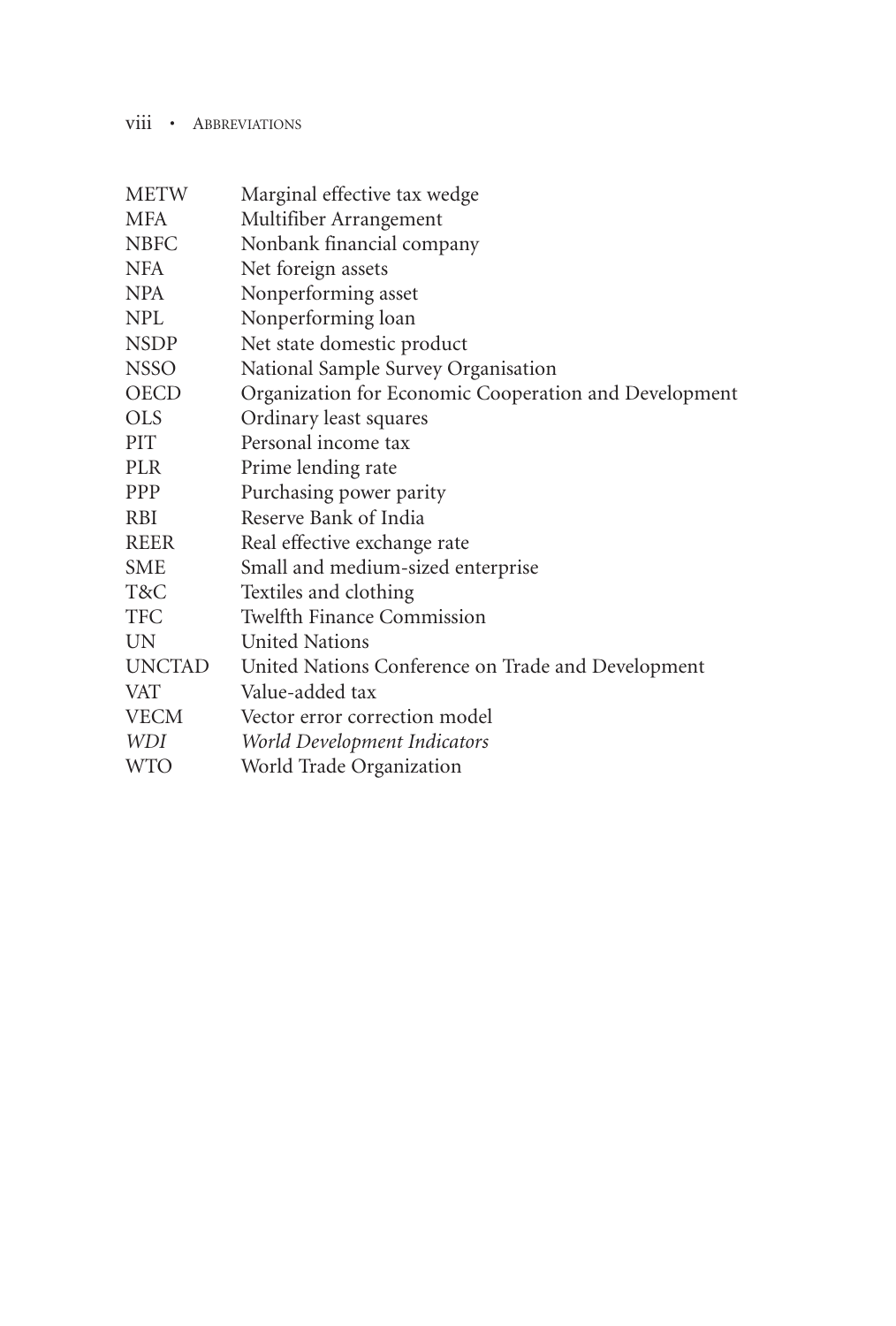# **1**

# **Opening Its Doors: India's Emergence on the Global Stage**

Jerald Schiff

There can be little doubt that India is an emerging global economic  $\perp$  power. India's economic growth has averaged some 8 percent over the past three years, placing it among the world's fastest growing economies. As a result of more than a decade of solid growth, India's share of world output, at purchasing-power-parity-adjusted exchange rates, has increased from 4.3 percent in 1990 to 5.9 percent in 2005. Growth has been robust in the face of shocks, including the Asian crisis of 1997–98, several belowpar monsoons, and the recent sharp increases in energy prices. In line with good growth, poverty has declined dramatically, with estimates indicating a drop in the poverty rate from 41 percent in 1992–93 to less than 29 percent in 2000. The reform process that has helped make this possible—and which began in earnest in 1991—has made steady progress despite several changes in political leadership. Looking ahead, it appears that the broad path of reform—although not the pace or details—is firmly established. And success begets success. India is now more than ever a focus for international investors, who are eager to take part in a new India.-

India's recent rapid development has gone hand in hand with a marked opening of its economy. Tariffs have come down dramatically in the last decade, while capital account restrictions are being gradually lifted. During 2003/04–2004/05 India's imports (including services) rose by 39 percent a year, twice as fast as in 1990–2002, buoyed by strong investment and consumer demand. Exports grew by 37 percent a year, up from 18 percent growth in 1990–2002, as India benefited from the commodity boom and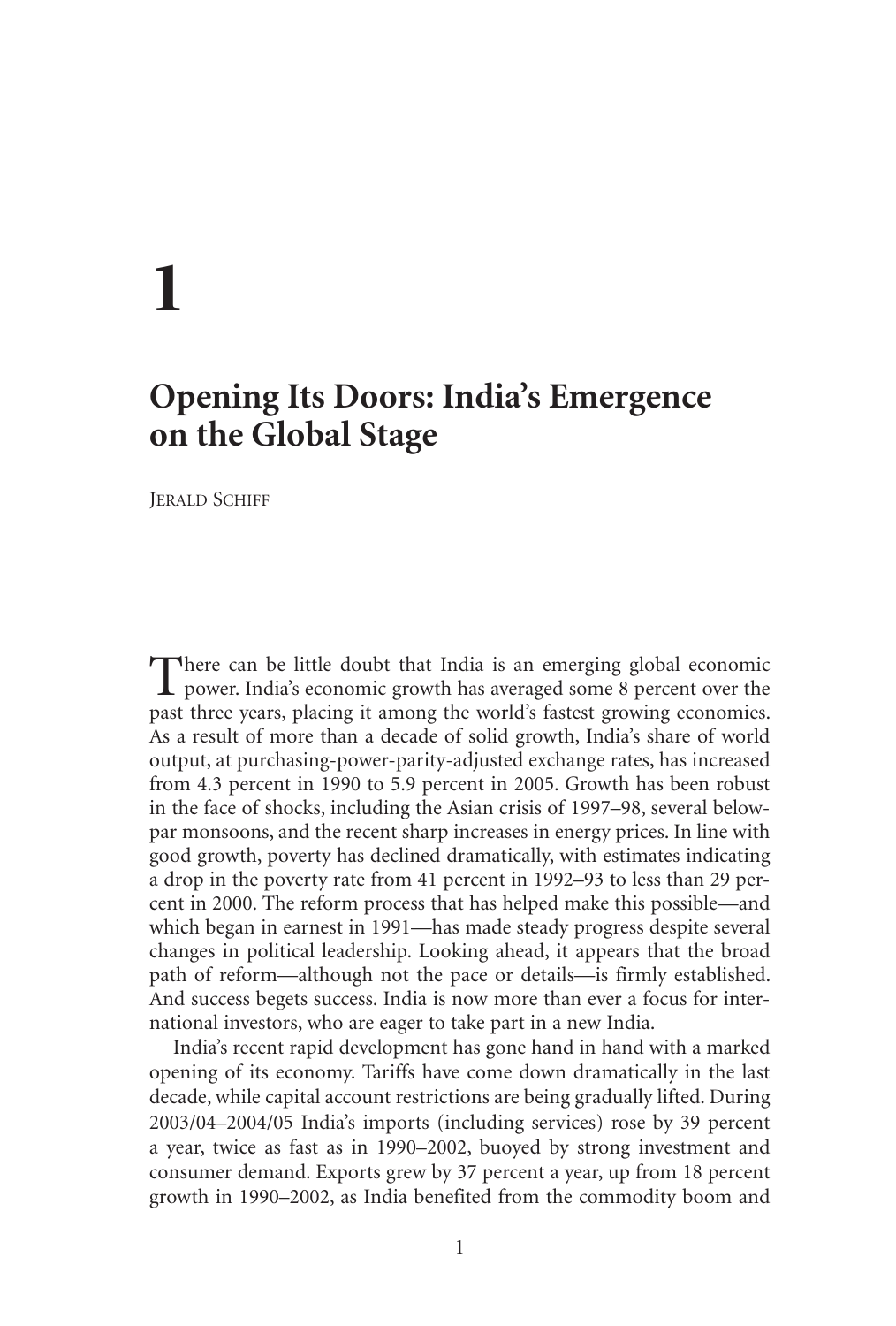#### • Opening Its Doors: India's Emergence on the Global Stage

expanded into engineering goods, pharmaceuticals, and business services. There is also some evidence that India is increasingly tied into regional production processes, with Asia's share in Indian imports rising steadily and with Asia becoming a major destination for India's exports. Intra-industry trade with China, in particular, is rising rapidly helping plug India into global production networks. India is also integrating into global financial systems and has benefited from rapidly rising capital inflows, including into the Indian stock market.

Reflecting these developments, India is playing a more important role in the global economy. A few examples only hint at the changes:

- India contributed nearly one-fifth of Asian domestic demand growth over 2000–05. Looking forward, India is slated to be the secondlargest demand driver in the region, after China.
- India accounts for almost one-quarter of the global portfolio flows to emerging market economies, nearly \$12 billion in 2005.-
- India is the world's leading recipient of remittances, accounting for about 20 percent of global flows.
- India is the world's leading outsourcing destination and is fast emerging as a top 10 tourism destination.-
- Indian corporates are emerging as key players in their own right. Reliance owns one of the largest refineries in the world, while Tata Steel is among the most efficient producers in the world. Indian firms, in industries including steel and oil, are looking abroad to acquire assets. And Indian corporates are increasingly carrying out their own research and development. In 2004 alone, Indian pharmaceutical companies filed about 200 patents.

India's demographics underline the potential for an extended period of rapid economic growth. India is an extremely young country, and is one of the few large countries forecast to sustain a growing labor force over the next 40 years (Figure 1.1). Estimates point to between 75 million and 110 million entrants to the labor force over the next decade, with the obvious potential to raise the economic output of the country and underpin India's competitiveness. Also, because working-age people tend to have a higher propensity to save, India should benefit from a favorable saving trend that will help finance investment and fuel rapid growth.

#### **Opportunities, but Challenges as Well**

While India is poised for economic takeoff, continuing success is by no means assured. India's development path thus far has been considerably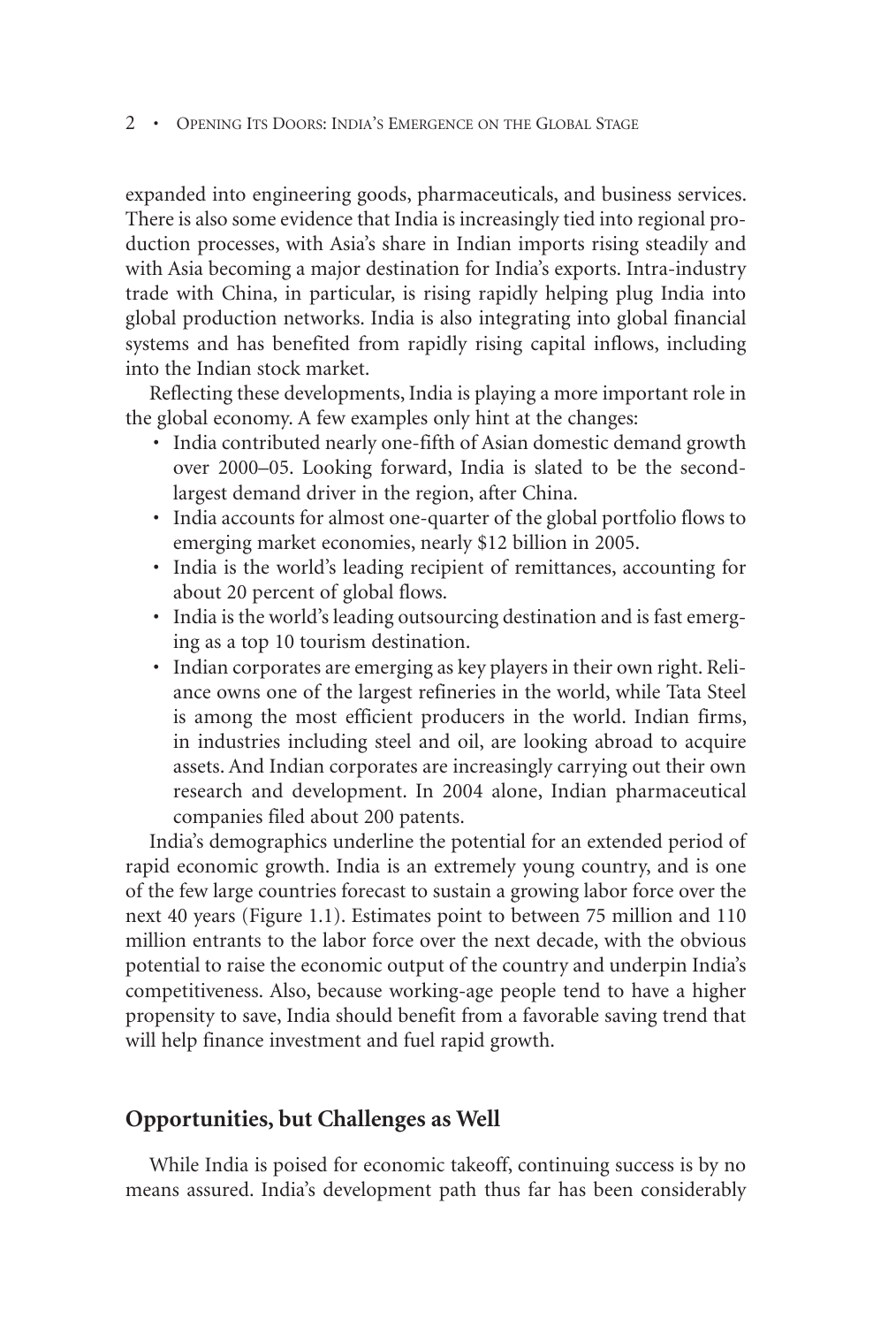

**Figure 1.1. Working Age Population** *(In percent of total)*

different from those of Japan, China, Korea, and the other "Asian tigers" in previous decades. And some of these differences present unique challenges to the country as it moves forward.

Growth in India has been led by services rather than manufacturing. While India's role as an information technology (IT) provider has been well documented, and is a major growth engine for the country, more rapid development of the manufacturing sector will be needed to generate the sort of lower-skilled jobs that can serve as a ladder out of poverty for many. The current employment elasticity of growth in India implies that a 5 percent rise in real GDP leads to only a 2½ percent rise in employment, and unless this is raised substantially, the large number of new workers can become a massive problem for India rather than a boon. India has the potential to be a manufacturing giant, but needs to remove the considerable roadblocks that industry still faces—notably poor infrastructure, rigid labor laws, and relatively inhospitable business and regulatory environments. Moreover, the reliance on services growth implies a need for a large pipeline of well-trained engineers and scientists, which may not be forthcoming without significant reform of higher education.-

Second, in contrast to most other Asian economies, almost two-thirds of the population still derives its income from agriculture. While this reflects in part the limited supply of manufacturing jobs, high levels of illiteracy and extreme poverty in rural areas also mean that individuals may lack information about employment opportunities or the means to move else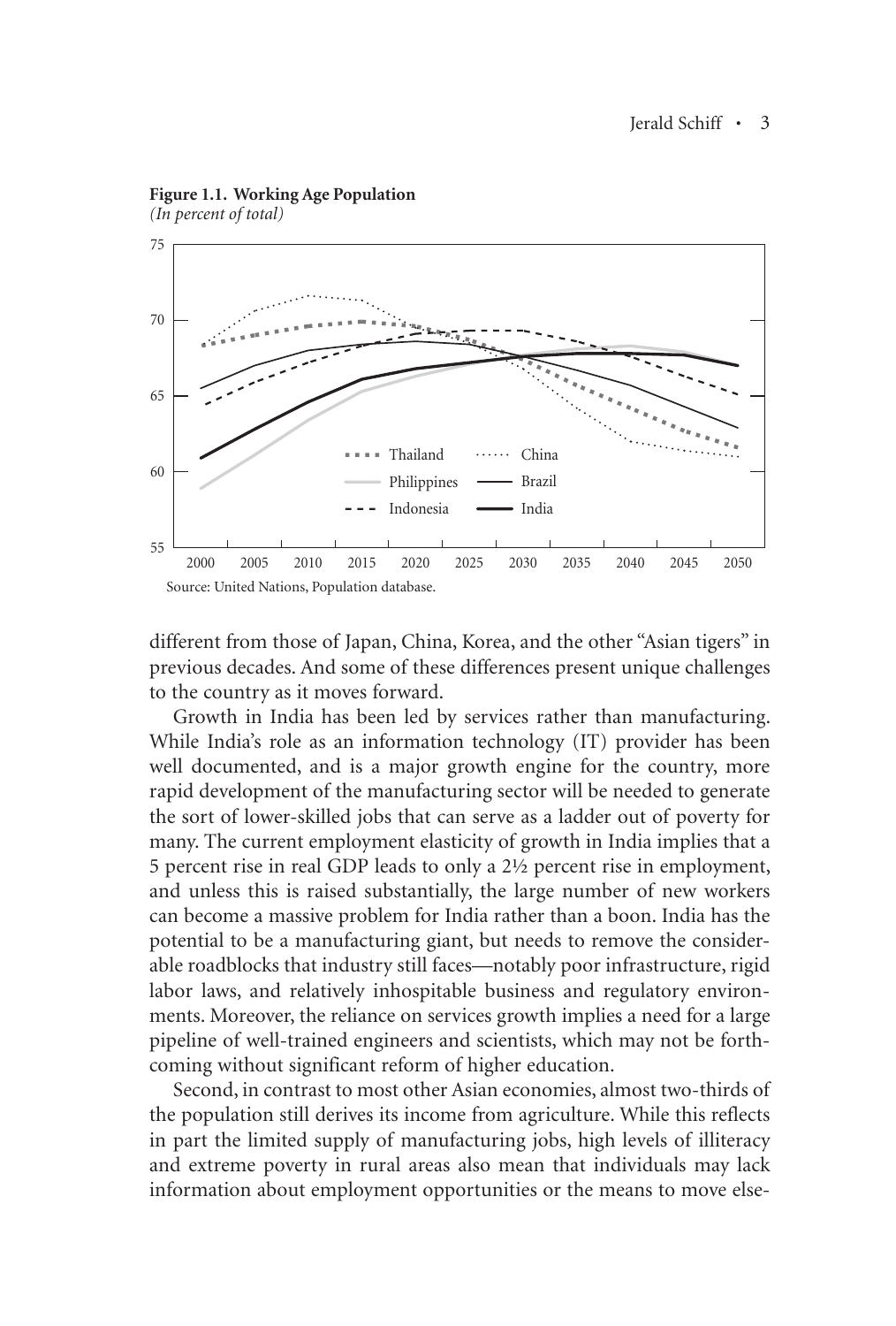where. A large share of the population relies on subsistence agriculture, and farming remains heavily rain-dependent, with irrigation lacking in many areas. The high correlation between agricultural growth and rainfall in India (about 0.65), illustrates the dependence of growth on rainfall. For India to achieve and sustain the sort of high growth it is targeting—in the range of 8–10 percent a year—productivity in agriculture needs to be raised, but agricultural workers also need to be provided with the basic tools and opportunities to move to new jobs in manufacturing.-

Third, India's fiscal deficit and debt remain large, constraining its ability to act in key areas. With general government deficits still in excess of 7 percent of GDP and government debt above 85 percent of GDP, the government's ability to meet the many urgent needs of its population—notably in rural and urban infrastructure, education, and health care—will depend on its success in raising additional revenues without choking off economic growth and limiting inefficient and low-priority spending. The infrastructure gap remains large with inadequate roads, ports, airports, and power increasingly constraining India's potential growth (Figure 1.2).

Finally, India remains—despite its ongoing reforms—a relatively closed economy. Even though India has received much attention for its role as an outsourcing destination, trade linkages remain comparatively weak. Trade is low when compared to that of other Asian countries that pursued more export-driven growth strategies. India still only accounted for about  $1\frac{1}{2}$ percent of the global trade in goods and services in 2005. Although trade with other emerging countries in Asia has expanded rapidly, India's participation in global production chains, while growing, is in its infancy. While the share of intra-industry trade in East Asia trade rose to 75 percent in 1996–2000 from 42!/2 percent in 1986–90 (Zebregs, 2004), it only rose to 18 percent from 12 percent between 1992 and 2001 in India (Cerra, Rivera, and Saxena, 2005). As emphasized throughout this volume, the authorities will need to continue to open the economy to take full advantage of globalization and ensure that India reaches its full growth potential.

The Indian authorities are well aware of the challenges they face and are moving to address them. For example, trade tariffs have been coming down for a decade—most recently in the context of the 2006/07 budget—and there are plans to bring these down further to levels of member countries of the Association of South East Asian Nations (ASEAN)—around 8 percent on average—by 2009. India is also active in bilateral and regional trade liberalization, with the South Asia Free Trade Agreement to begin in 2007, and with ongoing discussions with Mercosur, ASEAN, and China, among others. In addition, capital controls on foreign direct investment (FDI) in India and external commercial borrowing by domestic firms are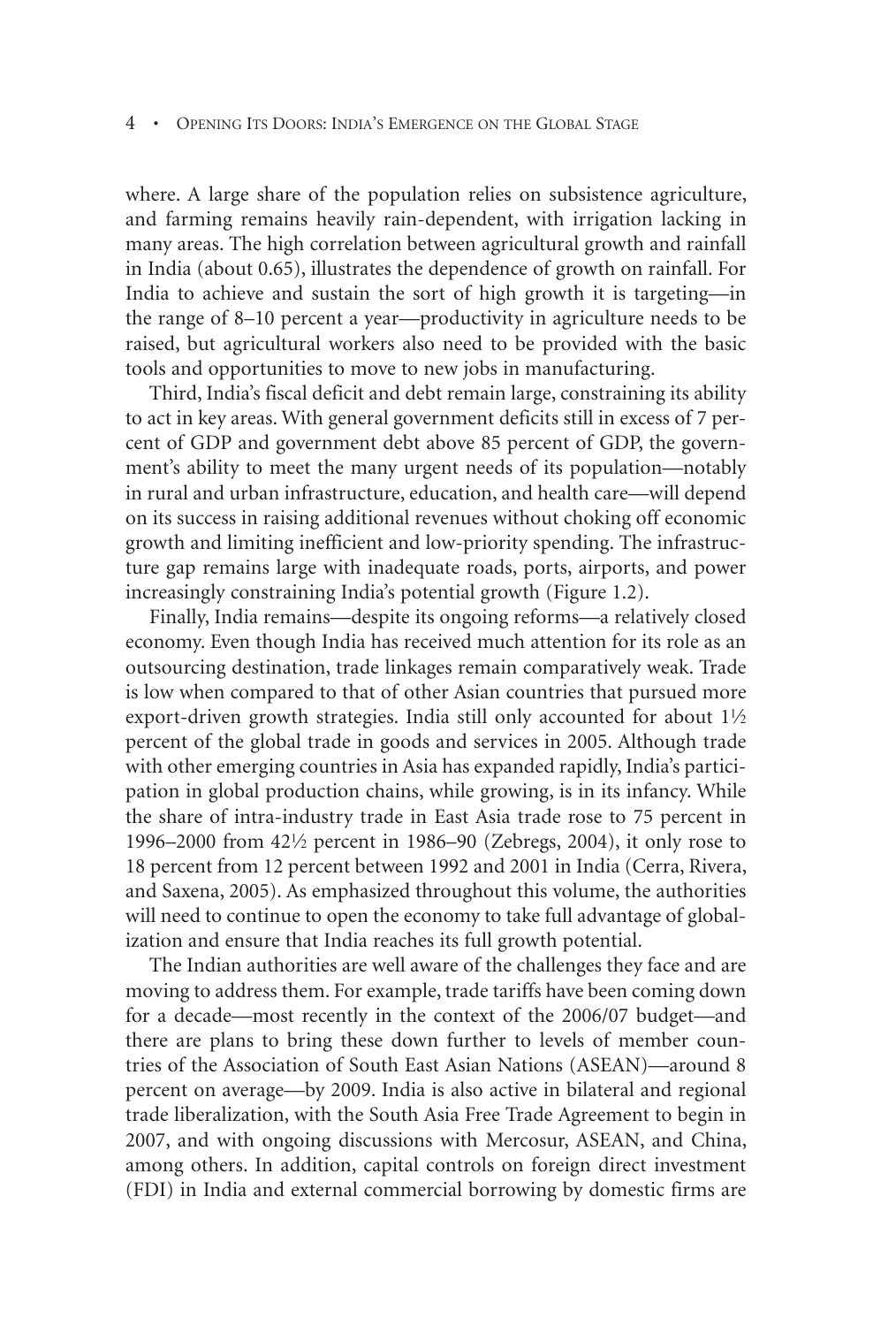

**Figure 1.2. Measures of Infrastructure Access**

Source: World Bank, World Development Indicators database.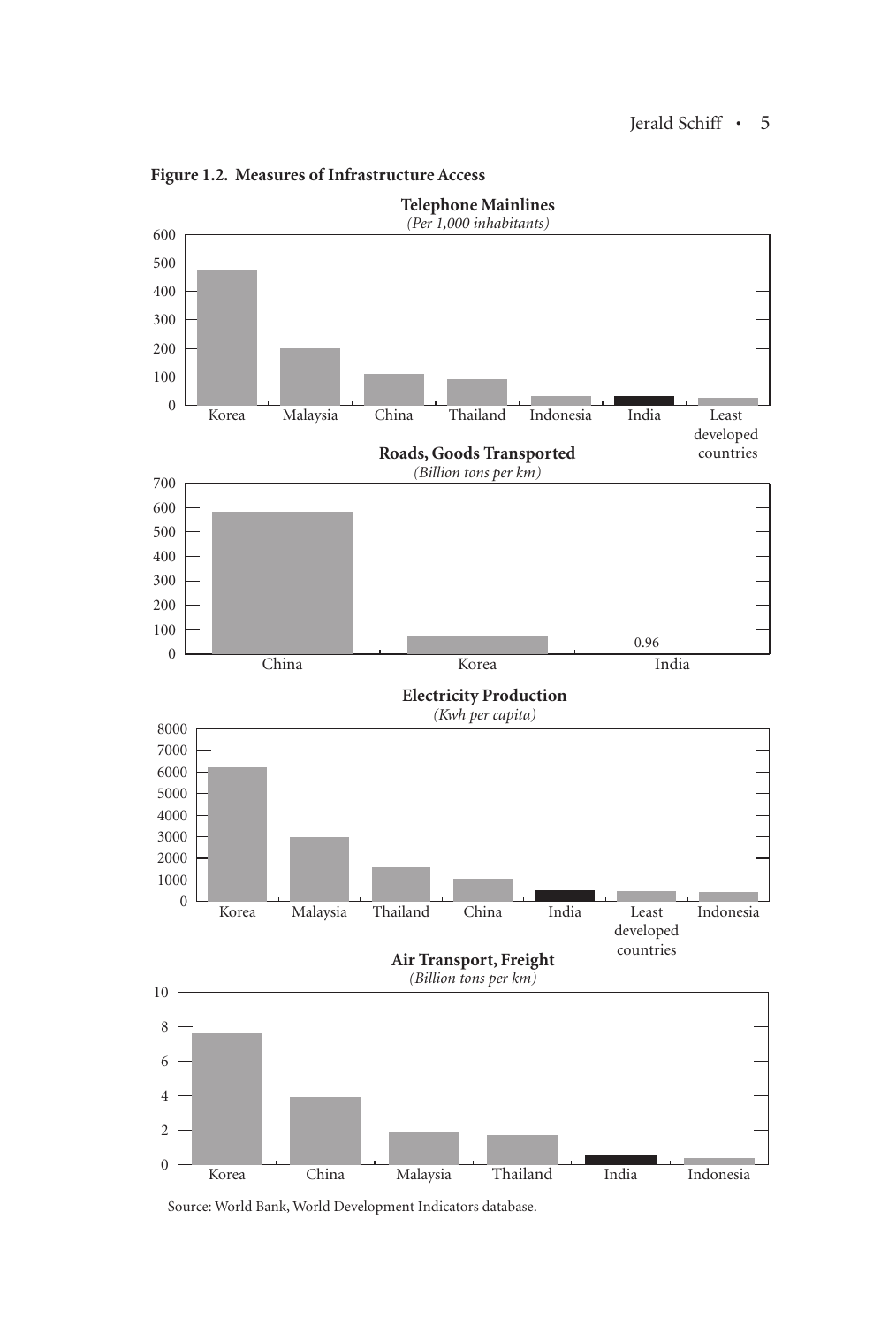being eased, while the emergence of world-class Indian corporates is being encouraged by the progressive lifting of controls on outward investments. In addition, India has made improving its infrastructure its top priority. A start has been made in creating the fiscal space for greater public investment, and creating a favorable regulatory environment for private infrastructure investment, but the process has only just begun.

In other areas, progress is proving more difficult. The typical political constellation in India—a coalition government at the center and powerful governments pursuing their own agendas at the state level—has made it particularly difficult to overcome vested interests and introduce difficult structural reforms. For instance, privatization of state-owned commercial enterprises has stalled in recent years, forgoing large potential improvements in productivity. Broad labor reforms have faced strong opposition, limiting employment gains. And the inability to fundamentally reform food, fertilizer, and petroleum subsidies has meant that fiscal space for high-priority spending remains limited and incentives for farmers to diversify production and raise exports are muted.

But why quibble with what, by any measure, has been impressive success in recent years? Well, there are actually several reasons.

- The consequences for India of a move from good growth to one of very *rapid sustained growth is potentially enormous.* At 6 percent annual growth, average incomes will double in about 12 years, while at 10 percent it would take just 7 years. The impact of such a development on the living standards of the average Indian would be dramatic. By 2018, an estimated 191 million people would be pulled out of poverty under the high-growth scenario, nearly double that under the lowergrowth outcome, and millions of additional people would be pulled into the burgeoning middle class.
- It is critical that the current optimism in and about India does not *morph into complacency.* It is important to remember that India has experienced previous rounds of rapid growth—the mid-1990s come immediately to mind—which were not sustained. The current economic renaissance is a reflection of 15 years of reforms, and continued strong growth will need to be infused by more such reforms. Macroeconomic sustainability—while not currently a major worry—also remains an issue. A period of robust growth in the 1980s was brought to a halt in large part by high fiscal deficits and macroeconomic imbalances and with fiscal deficits still high, India cannot be considered out of the woods in this regard.
- Policies need to ensure that reform and growth are politically and *socially sustainable.* As the 2003 national elections underscored,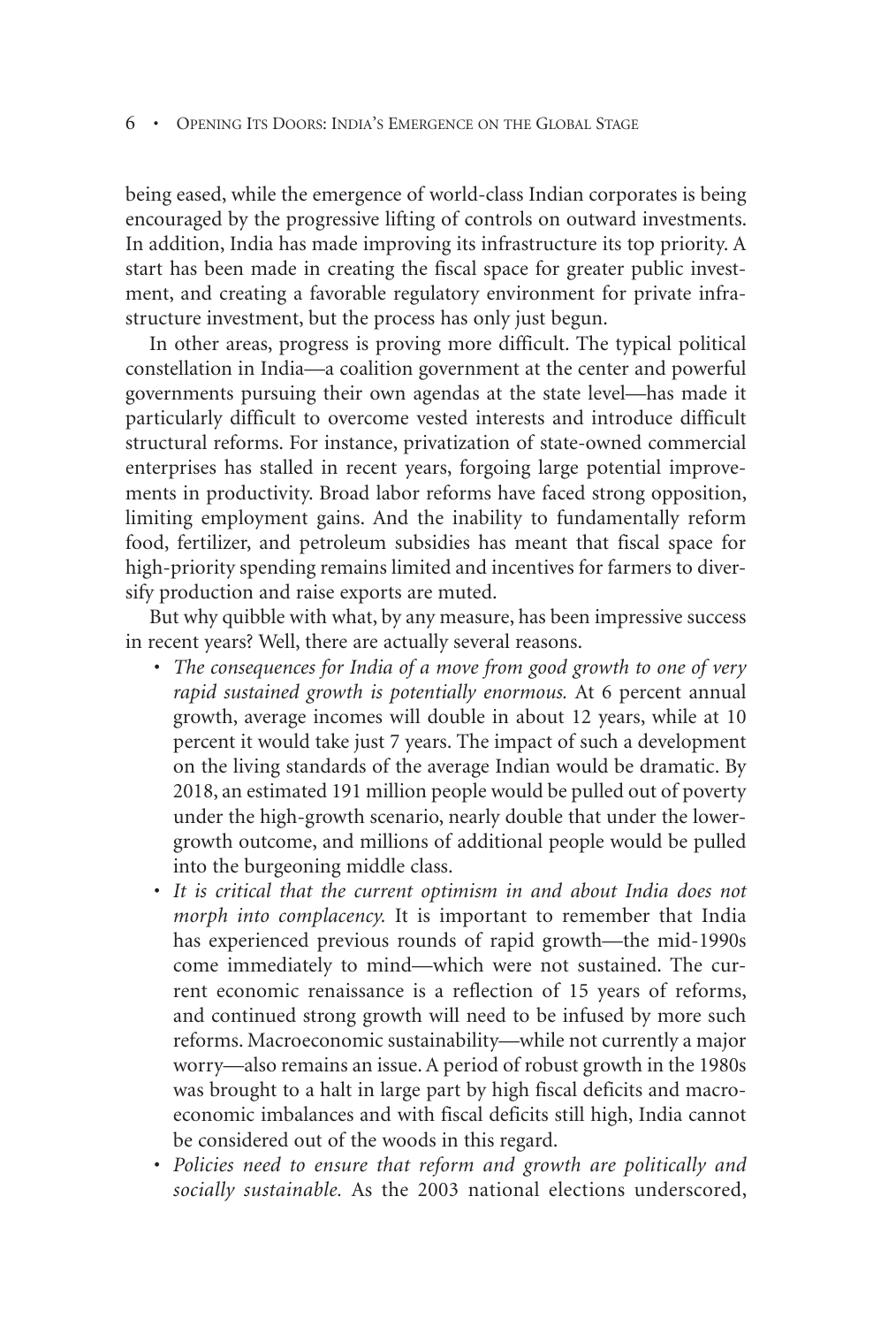reforms leading to rapid growth—but which are not seen as promoting equitable sharing of the benefits from that growth—may not receive the public support necessary to ensure their completion. The reform process thus far has not eliminated the sense that there are two Indias. Poverty remains high—almost one-third of Indians live on less than a dollar a day—regional disparities are growing, and the rapidly expanding working population will need jobs. While high-tech centers generate worldwide notice and have contributed to the growth of the middle class, they remain a small enclave. It is critical that poverty reduction, already proceeding at a rapid rate, be accelerated and that poor states and regions be brought on board.-

This book, then, appears at an opportune time. Are we seeing the first years of a "Golden Age" for India? Or is this another period of strong, but ultimately unsustainable, growth. Prime Minister Singh put the choice clearly in a speech in 2005, "We must think big and bold. We must move away from the paradigm of incremental growth to a paradigm of exponential growth and growth into uncharted territory." He stressed that success stories from both the public and private sectors should be replicated so that more and more Indian firms can "go global." In this book, we look more closely at that paradigm of exponential growth and at what an India that goes more fully global would like look.-

## **A Global India: The Policy Agenda**

Perhaps the best way to begin a discussion of India's economic policies in a new globalized environment is to look at what has worked thus far. In this regard, India's states—with a wide range of demographic characteristics and economic policies and outcomes—can serve as a useful "laboratory." Chapter 2 examines the determinants of the disparate economic outcomes across states, both to draw implications for policy and to assess whether poor states are catching up or being left behind. Among the key findings: the gap between rich and poor states is widening, with richer and faster growing states also more effective at generating jobs and reducing poverty. Much of this difference reflects policy choices. In particular, states that encourage private investment, limit the size of government, and focus on improving institutions see a large payoff.-

With India embarked on a seemingly irreversible opening to the global economy, it is presented with important new opportunities. Policies must be directed at ensuring that India—and the broad cross-section of Indian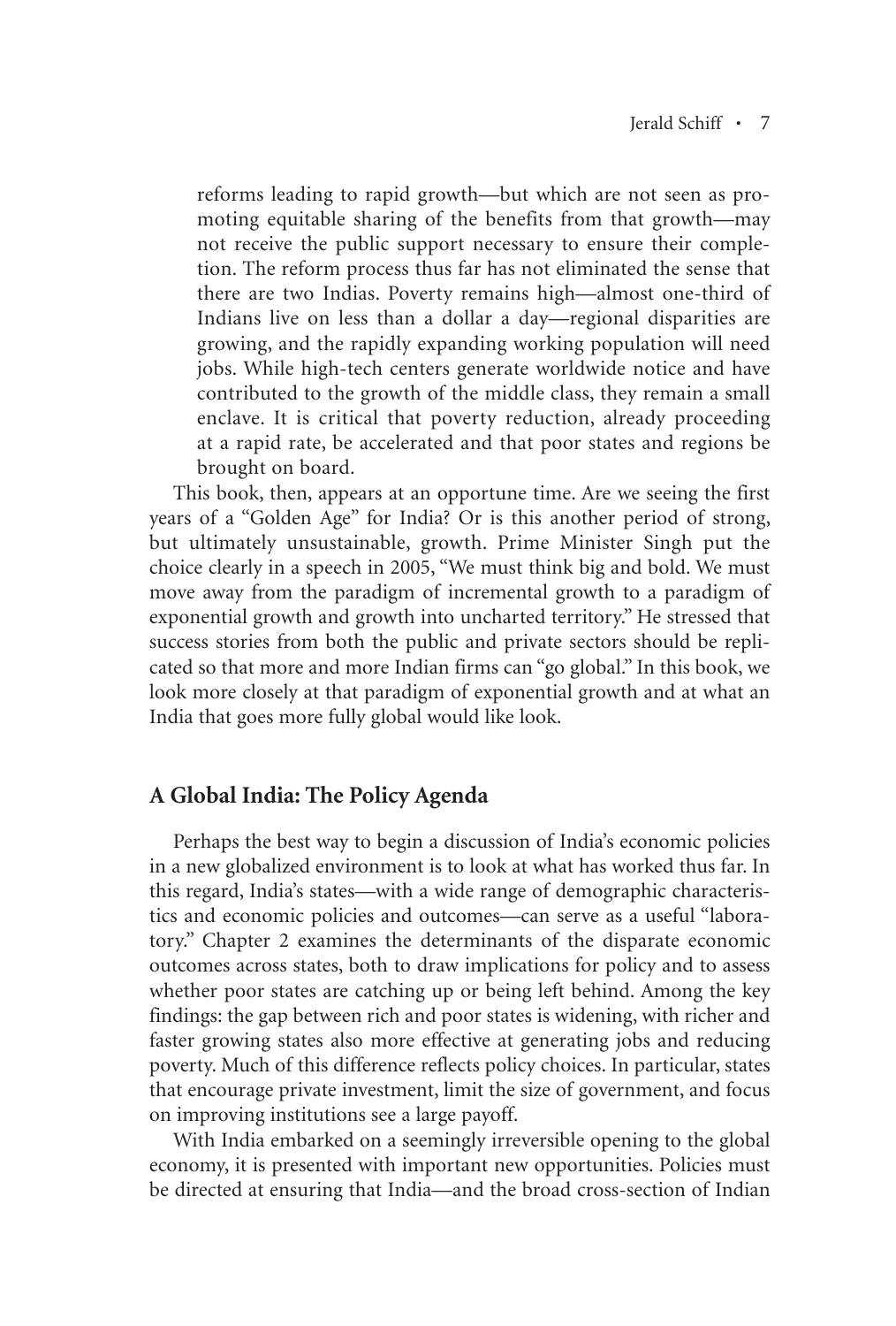#### • Opening Its Doors: India's Emergence on the Global Stage

citizens—grasps these opportunities. Chapter 3 focuses on one aspect of this effort to maximize gains from globalization: the nexus between India's increased openness to trade and the opening of its capital account. Trade and capital account liberalization have been gradual processes in India, with beneficial effects on productivity, growth, and inflation. The chapter finds, moreover, that the opening to trade and capital have been mutually reinforcing. For instance, FDI has brought with it imports from the home country as well as technological know-how and an increased capacity to export, while easing restrictions on external borrowing has raised trade by lowering borrowing costs for Indian corporates. Increased trade, in turn, has raised the demand for the hedging opportunities and financial deepening that capital account liberalization can bring. With a good deal still to accomplish to complete India's integration with the world economy, sequencing of remaining steps will need to be closely considered to maximize these synergies.

With lowered barriers to trade, it will be increasingly important that policies aim at enhancing competitiveness. In this context, Chapter 4 looks closely at the state of India's competitiveness, noting that India's export performance has been solid and that India has made significant inroads in gaining market share, both in Asia and in new markets, such as Africa. However, export performance would be greatly enhanced with improved infrastructure, lower tariffs, and a more friendly business environment. An important finding is that the exchange rate is not a bar to competitiveness, with no evidence that the rupee is fundamentally misaligned. Continued exchange rate flexibility would, then, be a key to ensuring that India can continue to enhance its global competitiveness.

Capital account liberalization has allowed India to attract large portfolio flows, but reforms are needed to raise FDI, which remains a disappointment. FDI can bring with it—in addition to increased capital—cuttingedge technology and managerial know-how. But India is not fully reaping these benefits. In 2003, the stock of FDI to India totaled just 5 percent of GDP compared, for example, to 31 percent for Thailand and 35 percent for China. But the most striking fact is that, at the same time that FDI lags, surveys consistently point to India as one of the top two or three destinations for FDI in the coming years. So, the opportunity is there for the taking. In this context, Chapter 5 examines the reasons behind India's relatively poor performance in attracting FDI. The analysis suggests that while sectoral restrictions on FDI have played some role, India's FDI regime is not overly restrictive by international standards. Rather, what is mainly holding back FDI is broader difficulties of doing business. A few statistics serve to define the problem: to start a business in Korea takes 22 days and in China 41. But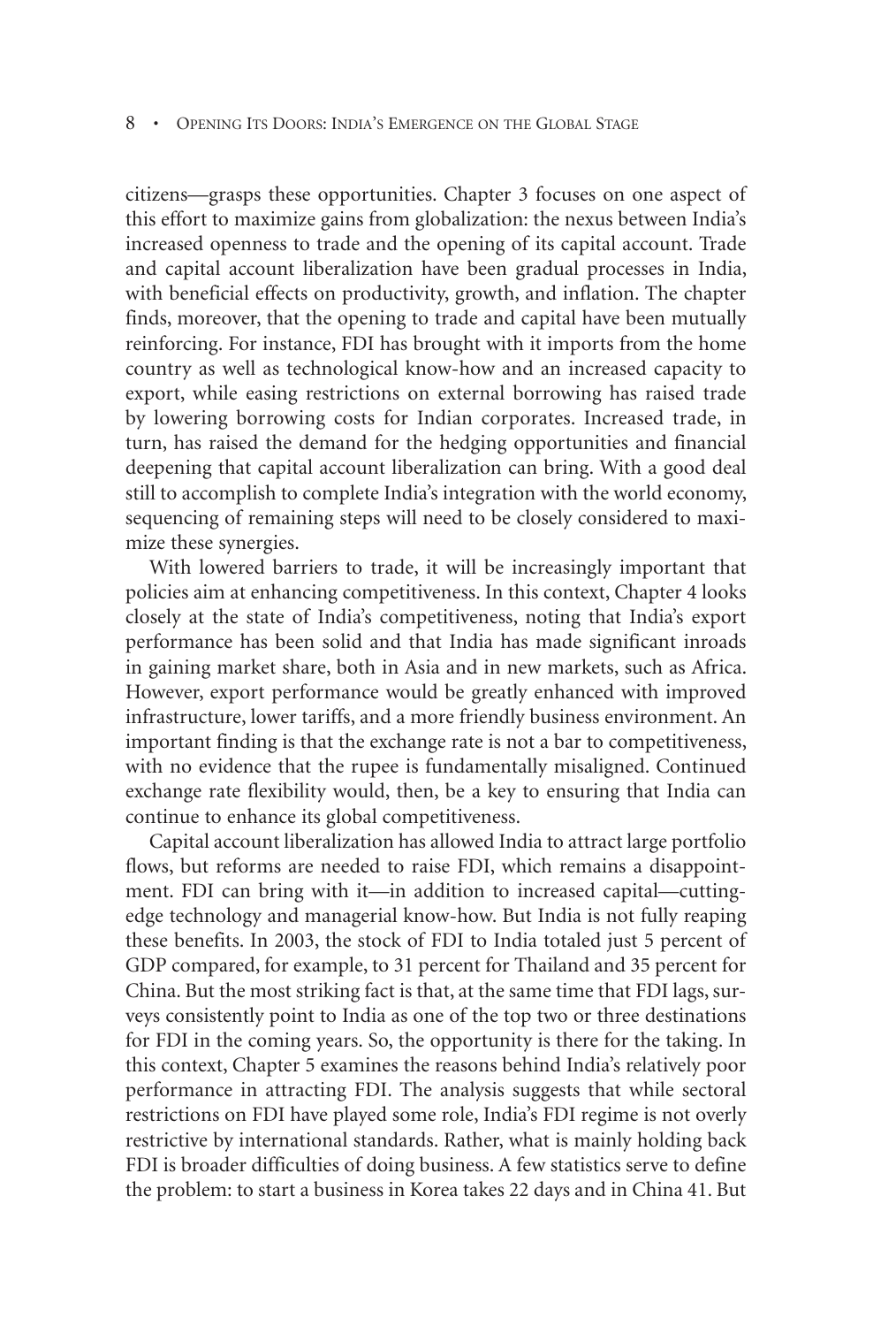in India, it takes 89 days. And enforcing a contract takes 425 days in India, more than five times longer than Korea and nearly double that in China. Addressing such bottlenecks—along with closing India's infrastructure gap—should make India one of the primary FDI destinations in the world in the coming years.

In opening itself to the global economy, a healthy and vibrant financial sector is becoming a pillar of India's development. Recent growth in India has been accompanied by increased lending and, while rapid credit growth poses some potential risks, the financial sector has become increasingly healthy. With this sound base, the authorities are now looking for ways to continue to deepen financial intermediation. Chapter 6 addresses these issues, examining how India can develop a world-class financial sector. The chapter notes that, despite recent rapid growth, the credit-to-GDP ratio and the public's access to banking services remain low and the banking system is dominated by less efficient public sector banks. Development could be spurred by allowing more private ownership in the banking system—domestic as well as foreign—eliminating structural constraints to lending to small enterprises and agriculture, and continuing to strengthen prudential oversight.-

Fiscal reform—a long-standing concern—becomes all the more important in a global India. Despite recent progress, India's high fiscal deficits and heavy debt burden remain a barrier to more rapid sustained growth. Tax and expenditure reform will be needed to create space for infrastructure investment and social spending, and facilitate private investment. It is estimated that infrastructure spending needs to rise by some 3 percent of GDP a year for India to maintain its current growth performance. Also, the government aims to double spending on health and education over the medium term, a potential rise of another 3–4 percent of GDP. Moreover, with private investment on the rise, crowding out is increasingly a concern, as corporate and small business borrowers come face-to-face with the government's still large financing needs.-

As discussed in Chapter 7, India's federal system has tended to complicate efforts at fiscal adjustment. India's states undertake more than half of general government expenditure and account for roughly half of the general government deficit that stands—even after several years of adjustment—in excess of 7 percent of GDP. Moreover, India's states have been more reliant on resources transferred from the center and have faced less stringent borrowing constraints than state-level governments in many other countries, contributing to fiscal indiscipline. With the 2005/06 budget, the central government has sought to address these issues. As the chapter points out,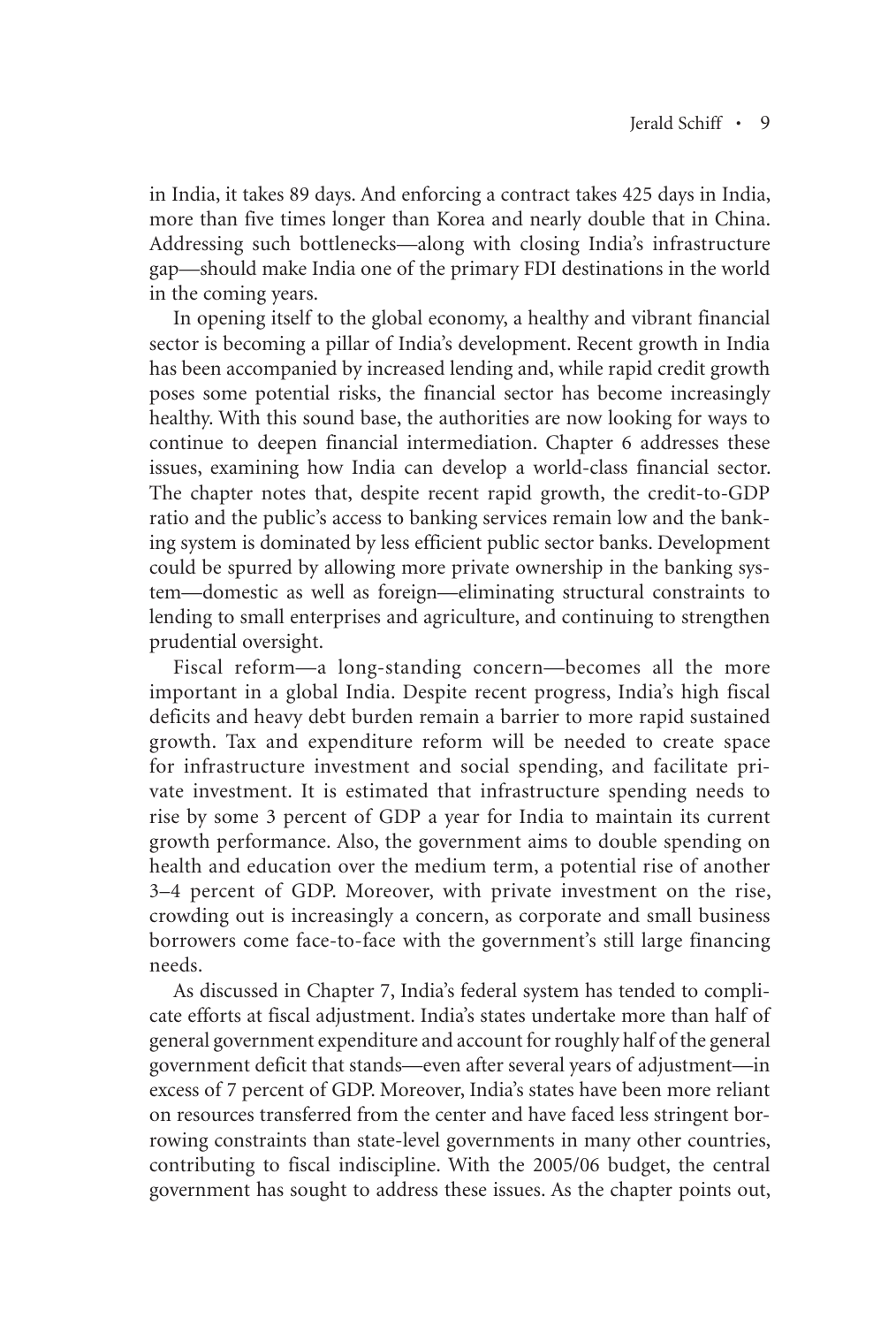the reforms—including harder budget constraints on states and more conditionality on transfers—move in the right direction. But more needs to be done—a number of states will likely remain in a vulnerable position for some time to come, making it difficult for them to meet their objectives for higher spending on infrastructure, health care, and education.

As the government's overall spending needs are unlikely to decline for some time, tax reform, examined in Chapters 8 and 9, will be a key to addressing fiscal issues. Chapter 8 finds that, while India's tax collections are broadly in line with countries at a similar stage of development, they lag well behind those of more advanced emerging market economies. The chapter lays out a strategy for reform that could generate revenues equal to about 4 percentage points of GDP, solely via base broadening. Chapter 9 analyzes the scope for such base broadening to stimulate growth by generating efficiency gains in investment. Combined, the two chapters deliver the message that fiscal adjustment in India can, if done right, be very much pro-growth and pro-poor.

#### **Cases in Point: Services and Textiles**

India's booming services sector provides eloquent testimony to its ability to thrive with globalization. Chapter 10 examines the rapid growth in services, finding that liberalization has been a driving factor behind this growth. The ability of India to compete on the global stage is amply illustrated by the boom in IT. While a rising home-grown demand is playing some role in the IT sector's growth, the story is overwhelmingly one of India competing—and winning—in the globalized economy. The exports of the Indian IT sector grew by an estimated 32 percent in 2005/06 following similar robust growth the previous year. With Indian firms exporting services ranging from call centers to medical diagnostics to tutoring of American high school students, India's position of world leadership in IT is well known. And the IT success story is largely one of private sector initiative, with the government stepping back and focusing on providing an enabling environment.

If the growth of the IT sector underlines India's potential, the experience of the textile industry also points to the unfinished nature of the reform process. Chapter 11 examines the likely impact of the recent lifting of quotas on textiles and clothing, which provides an excellent example of the opportunities and challenges facing India. India has a centuries-old tradition of producing textiles admired around the world. Also, Indian exports were constrained by quotas before 2005, pointing to the potential for large